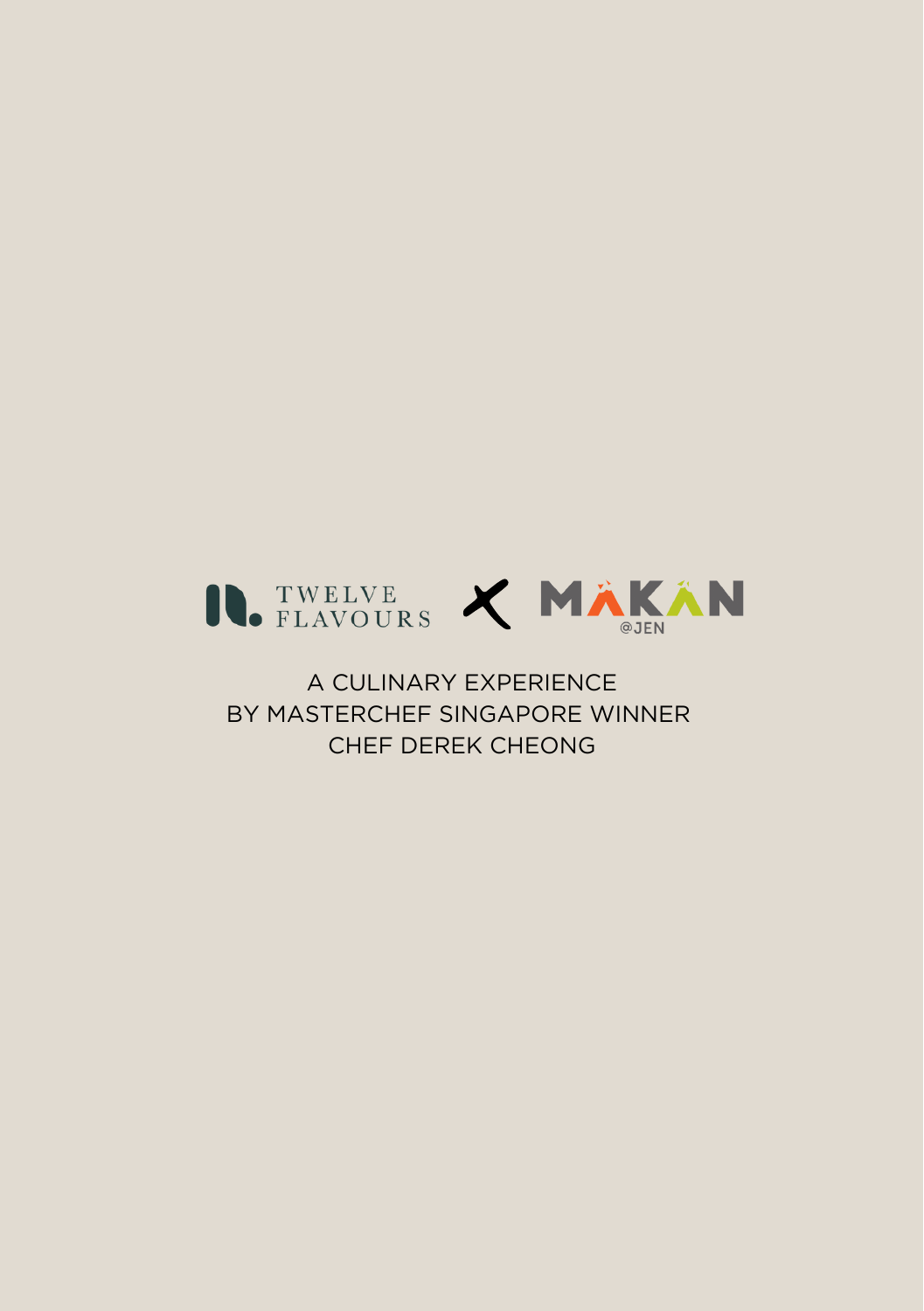

## 3 Course Set Lunch \$58++ Wednesday & Thursday

**CHAWANMUSHI** Crab | Ikura | Yuzu Ponzu | Wasabi

BLACK COD Razor Clams | Sake Lees | Beurre Blanc Supplement \$30++ for n25 Caviar

or

PORK JOWL Miso | Apple | Cabbage

ROASTED BANANA Chocolate | Peanut | Coffee

Inclusive of a freshly brewed coffee or tea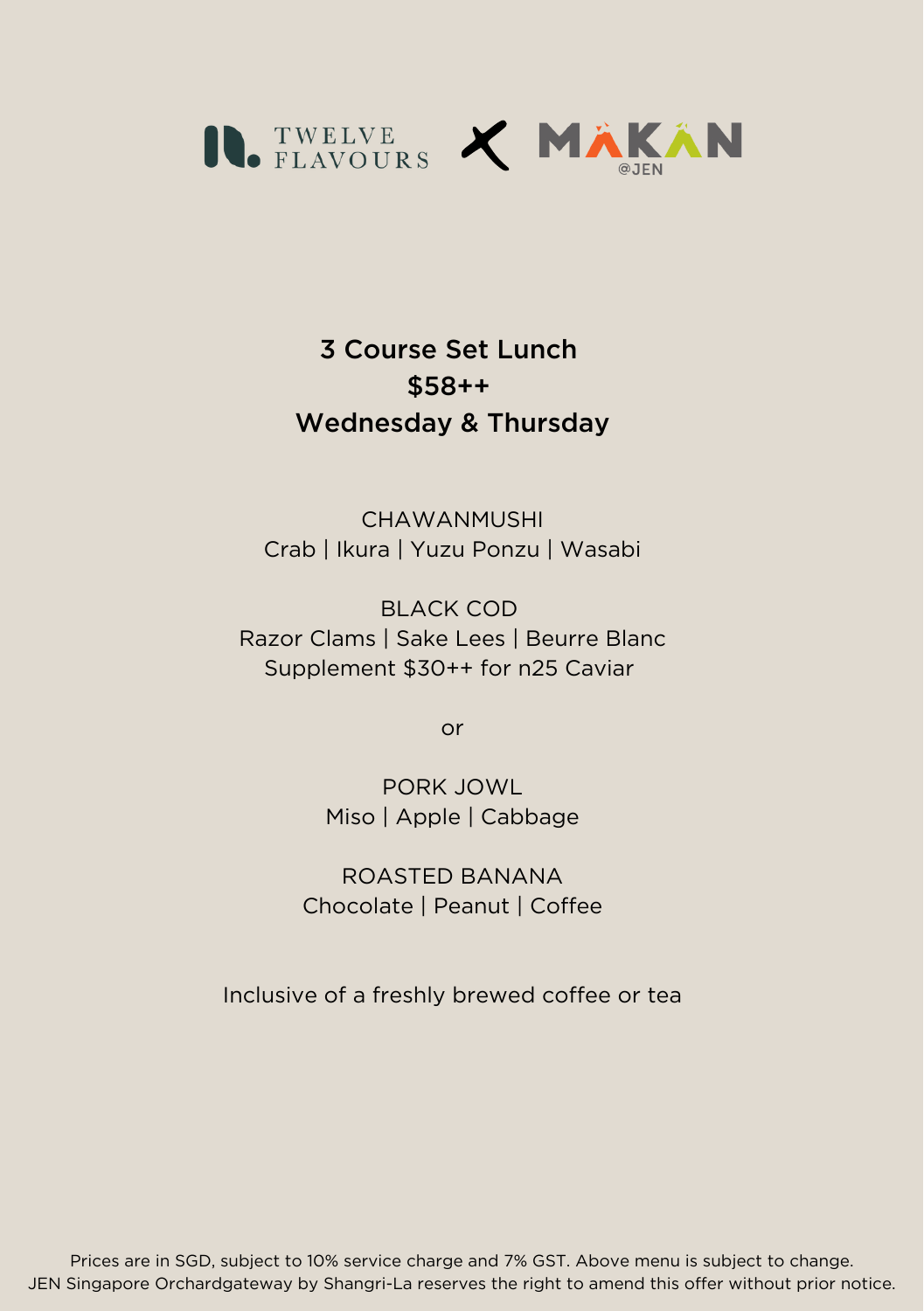

## 3 Course Vegetarian Set Lunch \$58++ Wednesday & Thursday

**CHAWANMUSHI** Mushroom | Asparagus | Cep

EGGPLANT Miso | Apple | Cabbage

ROASTED BANANA Chocolate | Peanut | Coffee

Inclusive of a freshly brewed coffee or tea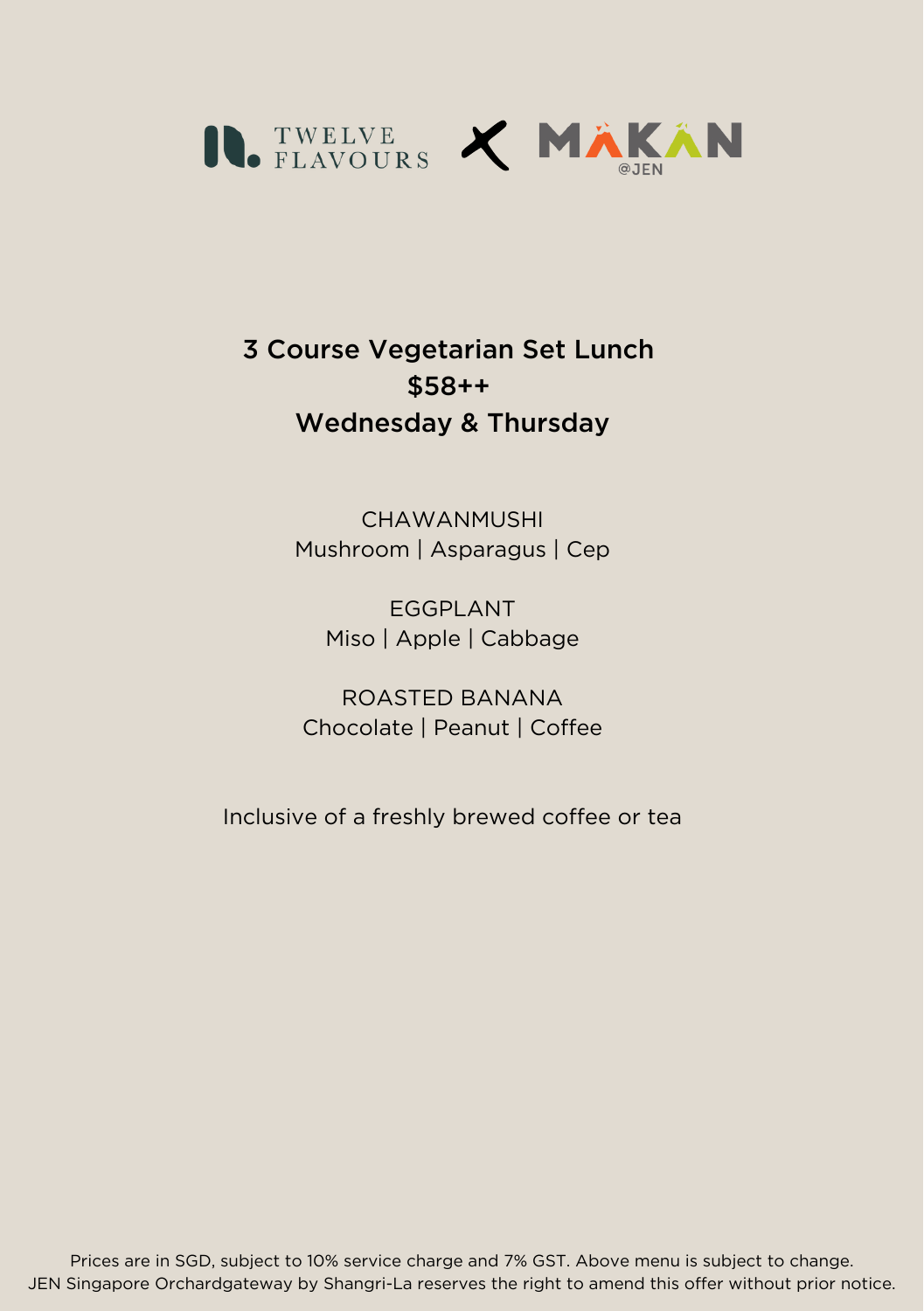

## 4 Course Set Lunch \$88++ Friday, Saturday & Sunday

#### **SNACK**

**CHAWANMUSHI** Crab | Ikura | Yuzu Ponzu | Wasabi

HOKKAIDO SCALLOP Ramson | Fava Bean | Asparagus | Kailan

BLACK COD Razor Clams | Sake Lees | Beurre Blanc Supplement \$30++ for n25 Caviar

or

PORK JOWL Miso | Apple | Cabbage

ROASTED BANANA Chocolate | Peanut | Coffee

PETITE FOURS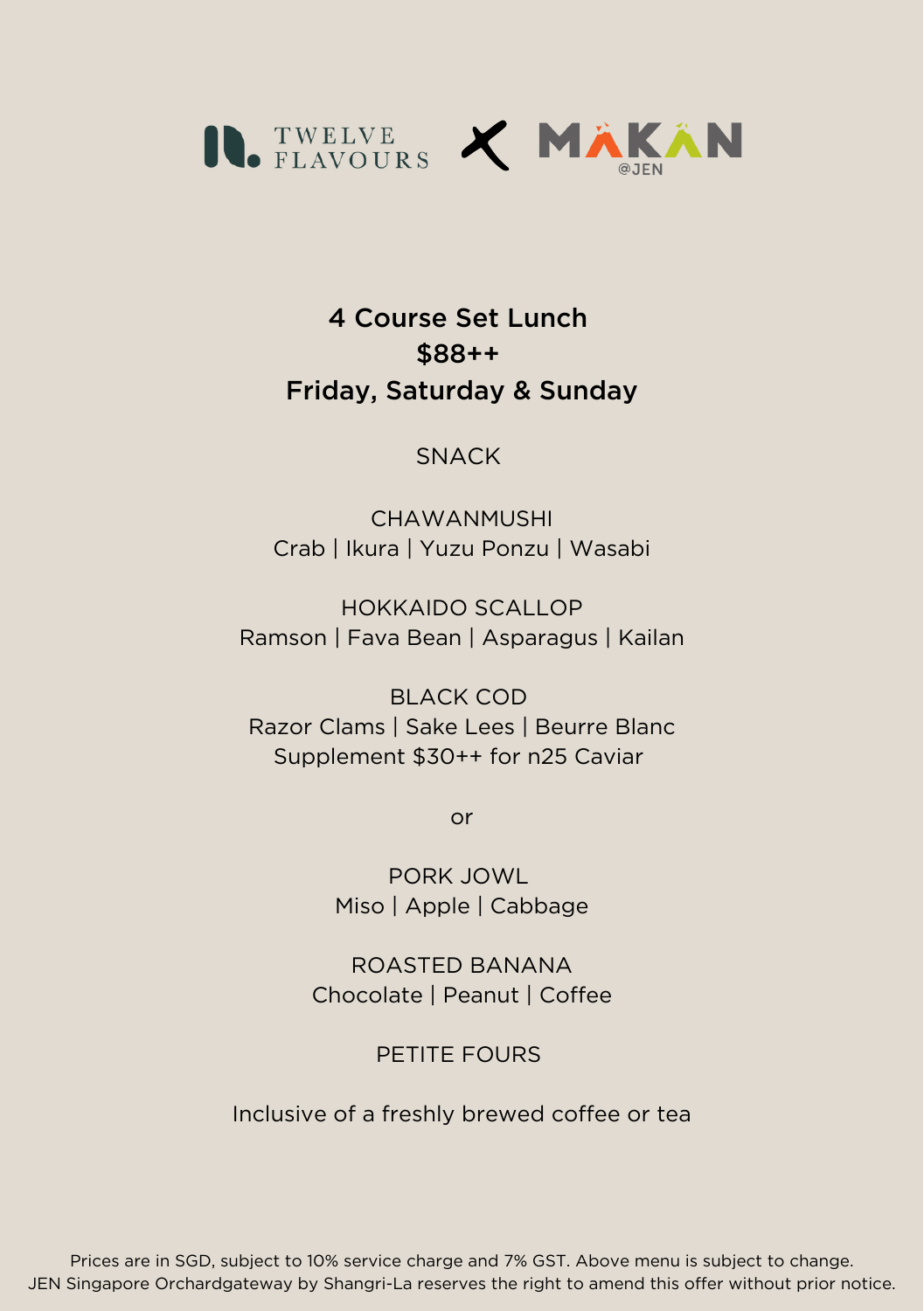

# 4 Course Vegetarian Set Lunch \$88++ Friday, Saturday & Sunday

#### SNACK

CHAWANMUSHI Mushroom | Celeriac | Cep

**BURRATA** Ramson | Fava Bean | Asparagus | Kailan

> EGGPLANT Miso | Apple | Cabbage

ROASTED BANANA Chocolate | Peanut | Coffee

### PETITE FOURS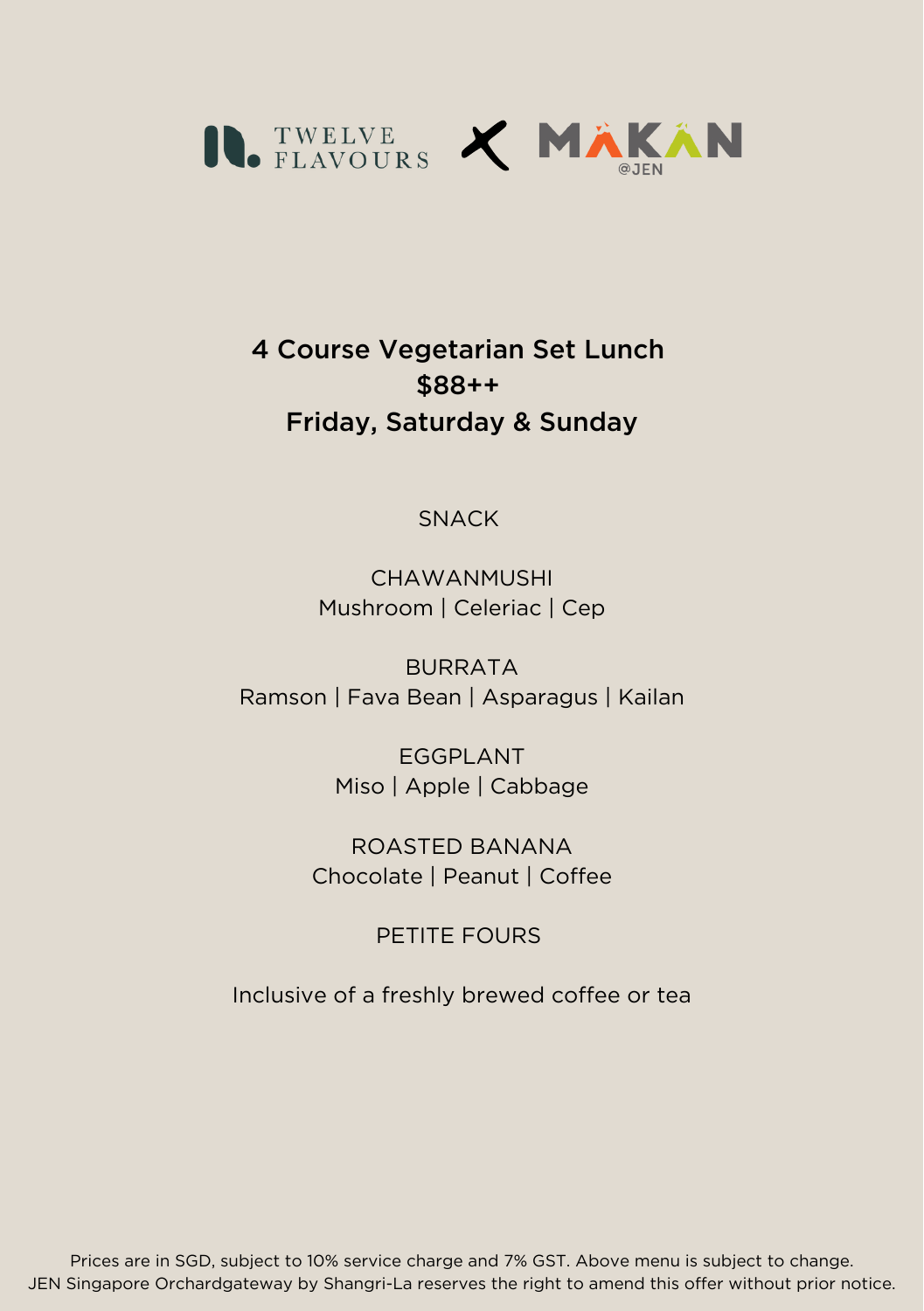

5 Course Set Dinner \$88++ Wednesday & Thursday

**CHAWANMUSHI** Crab | Ikura | Yuzu Ponzu | Wasabi

HOKKAIDO SCALLOP Ramson | Fava Bean | Asparagus | Kailan

BLACK COD Razor Clams | Sake Lees | Beurre Blanc Supplement \$30++ for n25 Caviar

or

PORK JOWL Miso | Apple | Cabbage

> APPLE Shiso | Pine | Kiwi

ROASTED BANANA Chocolate | Peanut | Coffee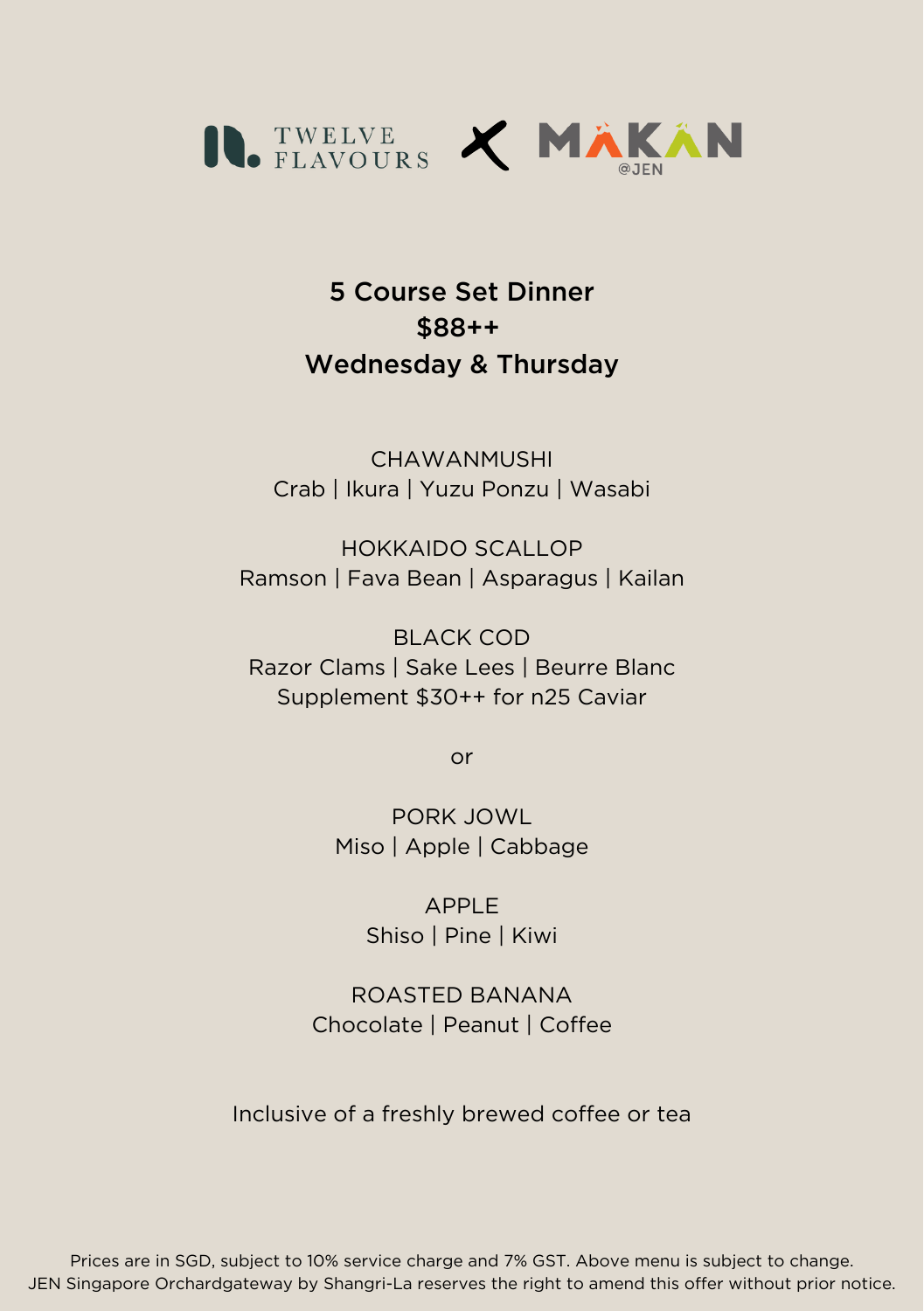

### 5 Course Vegetarian Set Dinner \$88++ Wednesday & Thursday

**CHAWANMUSHI** Mushroom | Celeriac | Cep

BURRATA Ramson | Fava Bean | Asparagus | Kailan

> EGGPLANT Miso | Apple | Cabbage

> > APPLE Shiso | Pine | Kiwi

ROASTED BANANA Chocolate | Peanut | Coffee

Inclusive of a freshly brewed coffee or tea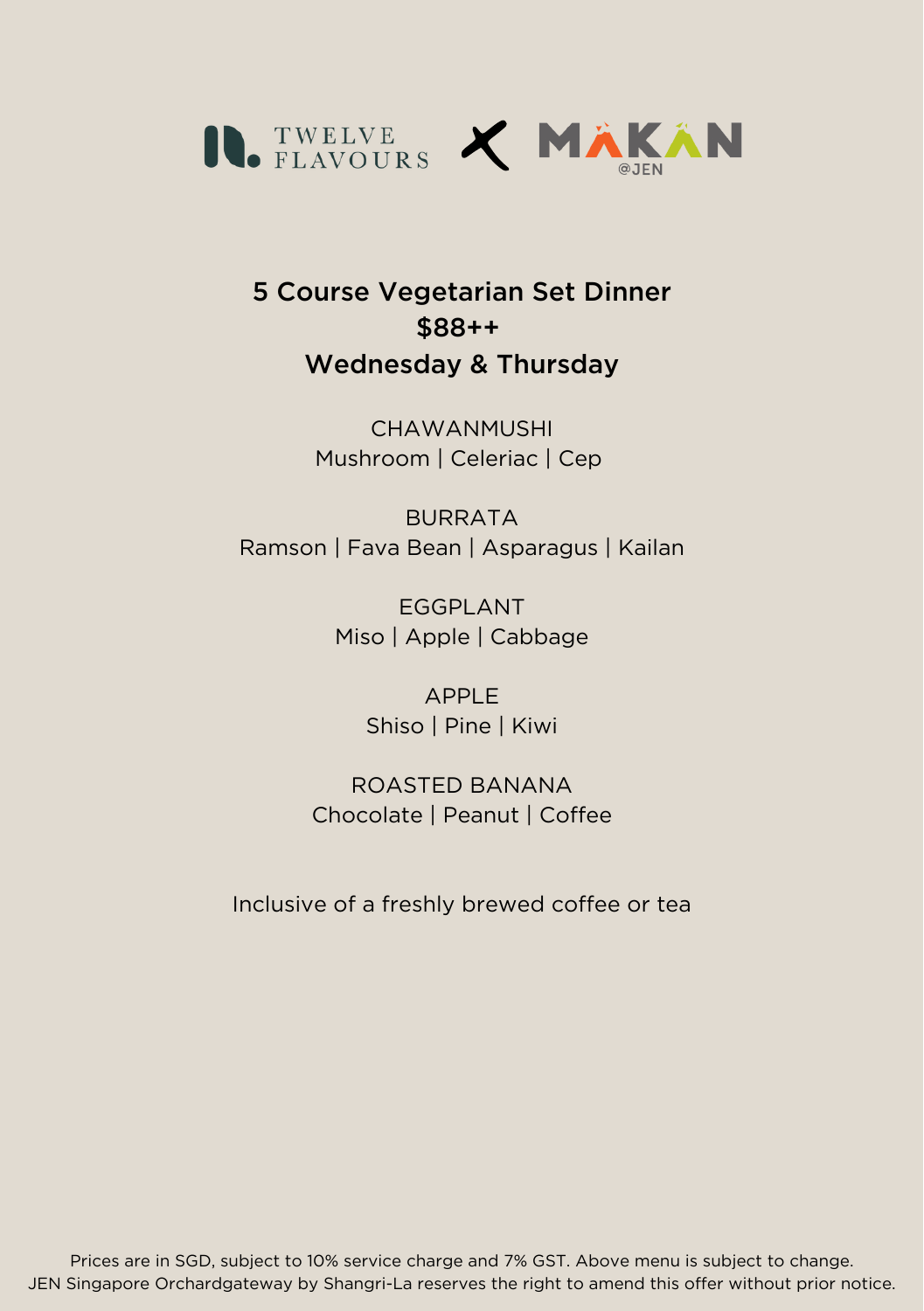

## 6 Course Set Dinner \$138++ Friday, Saturday & Sunday

#### **SNACK**

**CHAWANMUSHI** Crab | Ikura | Yuzu Ponzu | Wasabi

HOKKAIDO SCALLOP Ramson | Fava Bean | Asparagus | Kailan

BLACK COD Razor Clams | Sake Lees | Beurre Blanc Supplement \$30++ for n25 Caviar

> PORK JOWL Miso | Apple | Cabbage

> > APPLE Shiso | Pine | Kiwi

ROASTED BANANA Chocolate | Peanut | Coffee

PETITE FOURS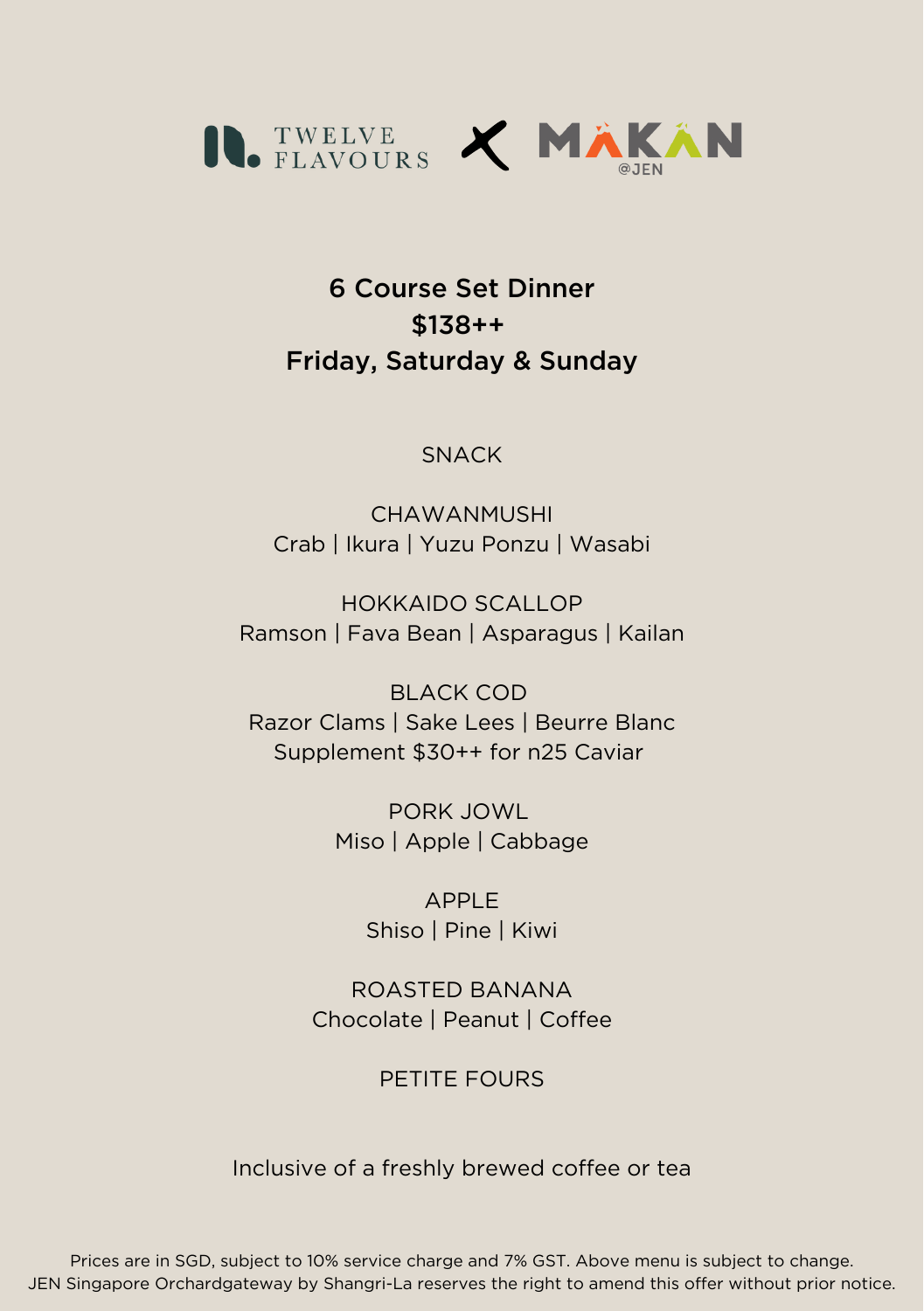

## 5 Course Vegetarian Set Dinner \$108++ Friday, Saturday & Sunday

#### **SNACK**

CHAWANMUSHI Mushroom | Celeriac | Cep

BURRATA Ramson | Fava Bean | Asparagus | Kailan

> EGGPLANT Miso | Apple | Cabbage

> > APPLE Shiso | Pine | Kiwi

ROASTED BANANA Chocolate | Peanut | Coffee

PETITE FOURS

Inclusive of a freshly brewed coffee or tea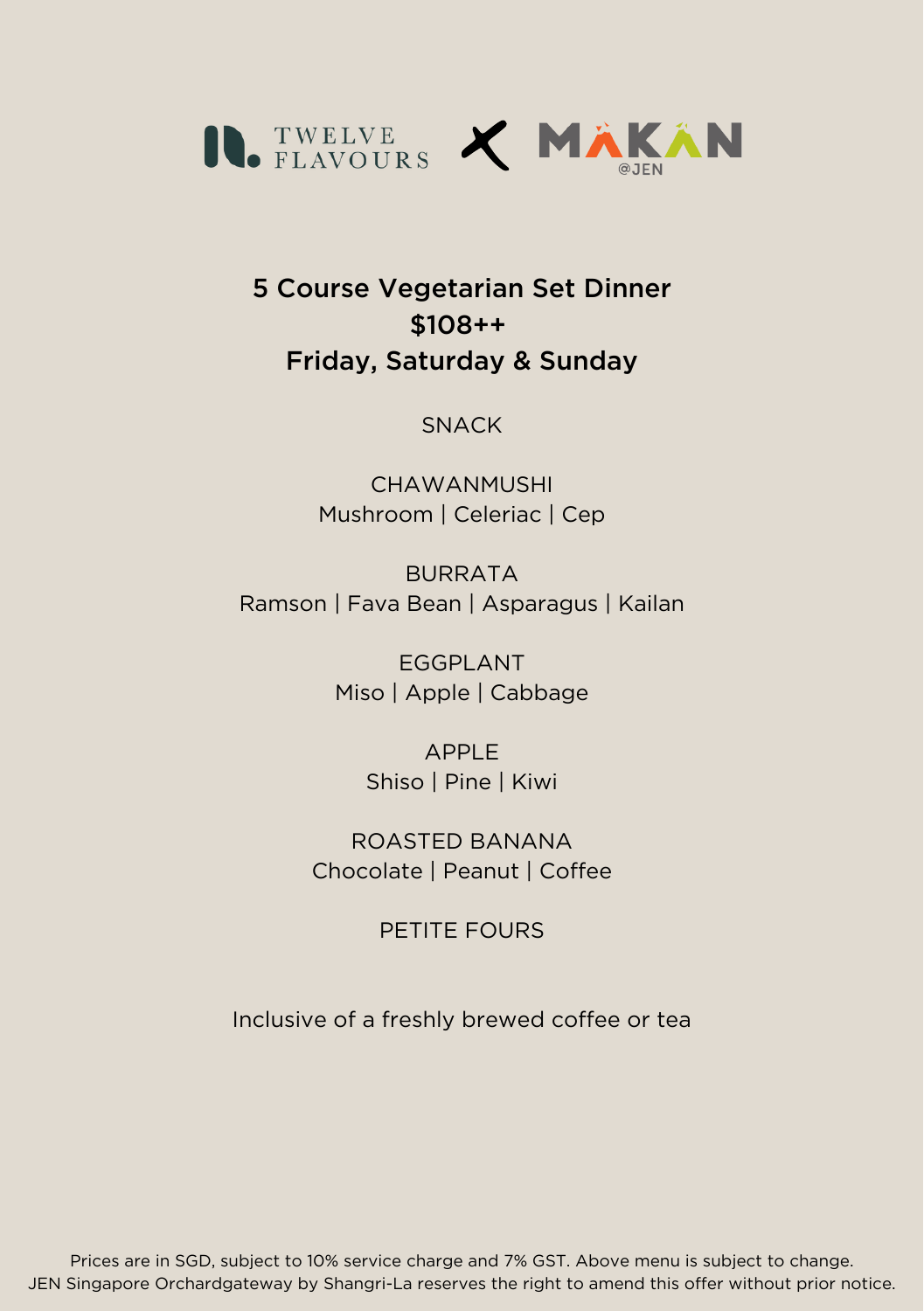

# 5 Course Wine Pairing Set Dinner \$158++ Wednesday & Thursday

**CHAWANMUSHI** Crab | Ikura | Yuzu Ponzu | Wasabi 2019 Frederic Brouca, "Champ Pentus" Blanc, Faugeres, France

> HOKKAIDO SCALLOP Ramson | Fava Bean | Asparagus | Kailan 2020 Das Juice, Rosé, Victoria, Australia

BLACK COD Razor Clams | Sake Lees | Beurre Blanc

or

PORK JOWL Miso | Apple | Cabbage

2020 BK Wines, Carbonic Pinot Noir, Adelaide Hills, South Australia

APPLE Shiso | Pine | Kiwi

ROASTED BANANA Chocolate | Peanut | Coffee Graham's 10 Years Tawny Port, Duoro, Portugal

Inclusive of a freshly brewed coffee or tea